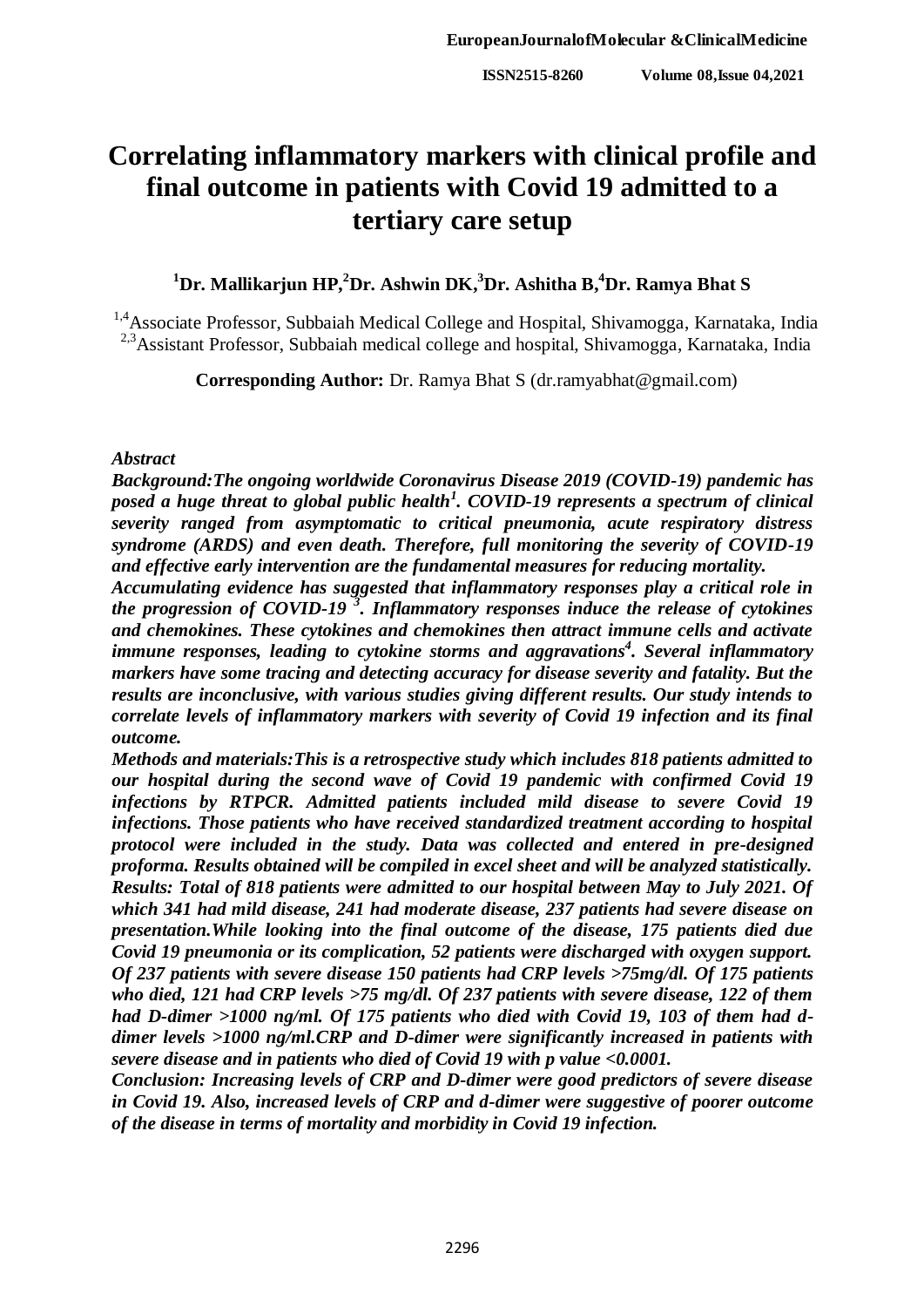#### *Keywords: Covid 19, CRP, D-dimer, disease severity*

#### **Introduction**

The coronavirus SARS-CoV-2 (severe acute respiratory syndrome coronavirus 2), which is responsible for the disease COVID-19 (coronavirus disease 2019), has infected over 27 million people and has caused more than 5,393,000 deaths globally, as of December 2021. In India, around 3.48 Crore people are infected with Covid 19 and total of 4.78 lakh people have died due to Covid 19 infection.

Corona virus disease 2019 (COVID-19) pandemic that spread to the entire world and crumpled the world's economy. It exposed the loop holes that existed in our public health system. This novel human corona virus was first identified in Wuhan region of China in December 2019. This virus is a single-stranded ribonucleic acid (RNA) betacoronavirus named as severe acute respiratory syndrome coronavirus 2 (SARS-CoV-2), as it shares an approximately 79% similarity at nucleotide level with severe acute respiratory syndrome coronavirus (SARS-CoV)<sup>[2]</sup>.

SARS-CoV-2 spreads primarily via respiratory droplets that are transmitted from person to person who are in close contact. The median incubation period is around 5.4 days. Clinically its symptoms vary from asymptomatic, mild respiratory infection to severe acute respiratory distress including death.

About 20% of people infected with Covid 19 develop severe disease<sup>[7]</sup>. It is believed that COVID-19, in those with underlying health conditions or comorbidities, has an increasingly rapid and severe progression, often leading to death. From what is known at the moment, patients with COVID-19 disease who have comorbidities, such as hypertension or diabetes mellitus, are more likely to develop a more severe course and progression of the disease. Furthermore, older patients, especially those 65 years old and above who have comorbidities and are infected, have an increased admission rate into the intensive care unit (ICU) and mortality from the COVID-19 disease6. But we have seen that even young adults with no comorbidities have developed severe disease including death. Therefore, it becomes necessary to monitor patients and identify those who are going to develop severe disease so early intervention could be done to reduce the mortality and morbidity.

Thus, understanding the pathogenesis of the disease becomes necessary. Studies suggest an underlying florid inflammatory response to the virus as a pivotal role in manifesting severe disease<sup>[3]</sup>. Inflammatory responses are triggered by rapid viral replication of SARS-CoV-2 and cellular destruction that recruit macrophages and monocytes and induce the release of cytokines and chemokines. These cytokines and chemokines then attract immune cells and activate immune responses, leading to cytokine storms and aggravations $^{[4]}$ . As a result, various inflammatory markers rise in response to the disease. Increasing levels of markers such as procalcitonin (PCT), serum ferritin, erythrocyte sedimentation rate (ESR), C-reactive protein (CRP) and interleukin-6 (IL-6) have been reported to be associated with the high risks of the developing severe disease<sup>5</sup>. But the results are inconclusive, with various studies giving different results.

The underlying inflammatory flare in Covid 19 was found to be associated with microvascular thrombosis resulting in ARDS and various extrapulmonary manifestation like, myocardial dysfunction and arrhythmia, acute coronary syndromes, acute kidney injury, gastrointestinal symptoms, hepatocellular injury, hyperglycemia and ketosis, neurologic illnesses, ocular symptoms, and dermatologic complications. This is attributed to direct viral toxicity, underlying endothelial dysfunction and thromboinflammation leading to microcirculation dysfunction leading to multiorgan dysfunction. Increasing levels of markers of coagulation like D-dimer hence helps to identify patients who are going to develop procoagulant state.

Here in our study we correlated inflammatory markers like CRP and D-dimer levels with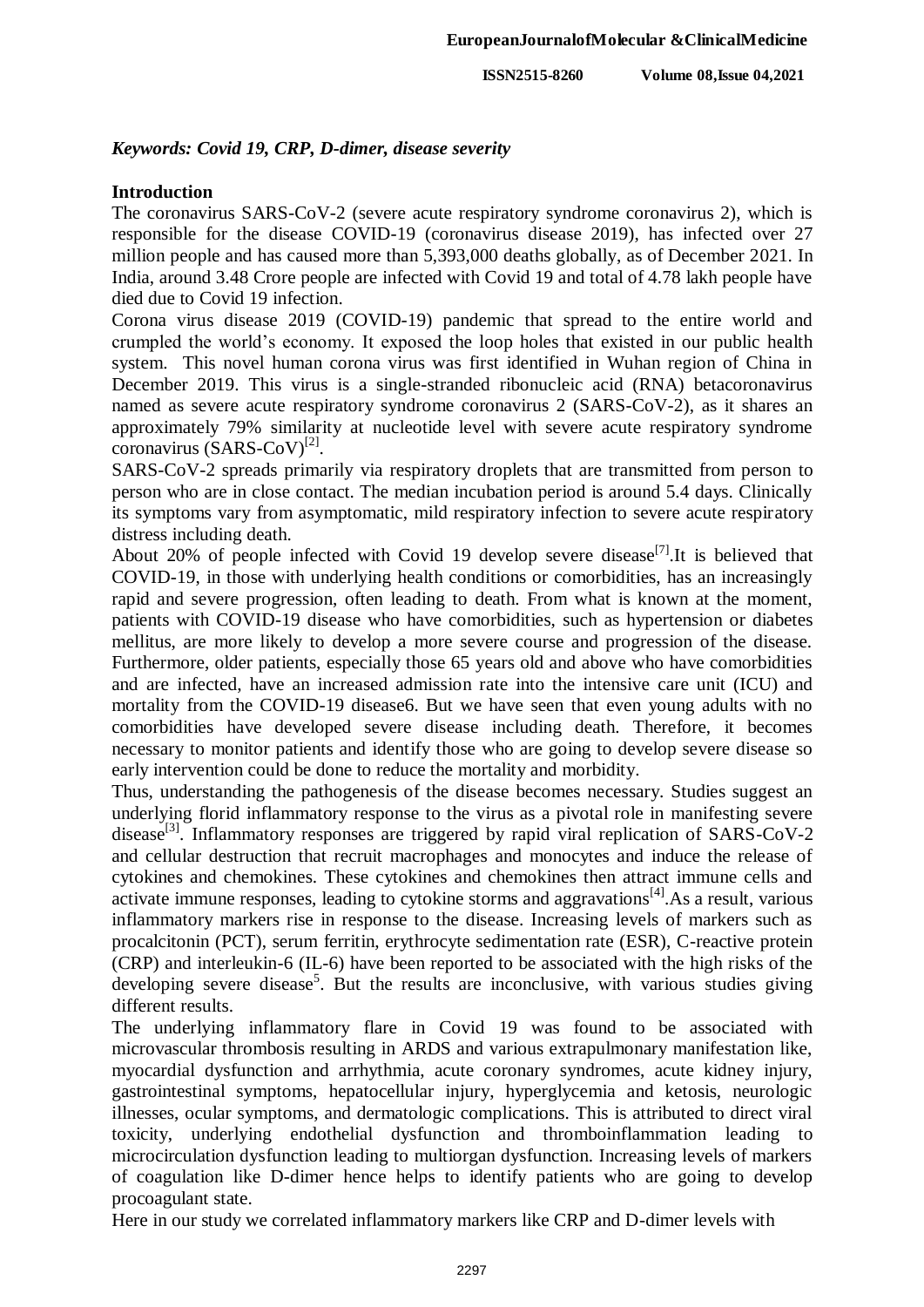severity of the disease and also with its final outcome in the form of death or oxygen dependency during discharge.

#### **Aims and Objectives**

- 1. To correlate levels of CRP and D-dimer with severity of Covid 19 infection.
- 2. To correlate levels of CRP and D-dimer with final outcome of Covid 19 infection.

#### **Methods and Materials**

This is a retrospective study which includes 818 patients admitted to our hospital during the second wave, (between May to July 2021) of Covid 19 pandemic with confirmed Covid 19 infections by RTPCR. Admitted patients includes mild to severe disease caused by Covid 19 infections. Those patients who have received standardized treatment according to hospital protocol were included in the study. Those patients who could not be given standardized treatment because of their underlying comorbidities were excluded from the study. Data was collected and entered in pre-designed proforma. This included details of the patient like existing comorbidities, symptoms and vitals during admission, details of necessary investigation done, treatment received in the hospital and the final outcome of the patient. Results obtained was compiled in excel sheet and analyzed statistically.

#### **Inclusion criteria**

- 1. Patient admitted with confirmed Covid 19 infections by RTPCR.
- 2. Patients who have received standardized treatment as per protocol.

#### **Exclusion criteria**

Those not eligible to receive standardized protocol due to underlying comorbidities.

#### **Statistical analysis**

Data collected was entered in Microsoft excel sheet. SPSS software version 21 was used for statistical analysis. Data were analyzed using Chi-square test to determine the association between the variables. A p-value of <0.01 was considered as significant.

#### **Results**

Total of 818 patients were admitted to Subbaiah institute of medical science, Shivamogga, during the second wave (between May to July 2021) of Covid 19 pandemic. Of which 538 were male patients and 280 were female.

Age wise distribution showed 119 (14.5%) were between 31-40 years, 179 (21.9%) patients were between 41-50 years, 190 (23.2%) patients were between 51-60 years. 174 (21.3%) were between 61-70 yrs. This suggests that majority of patients admitted were aged less 60yrs which goes against the fact that Covid 19 was more symptomatic in those aged more than 60 yrs.

Of all patients admitted, 305 were known type 2 diabetes mellitus, 260 patients known hypertensive, 21 were suffering from ischemic heart disease. Details of comorbidities is shown in bar chart.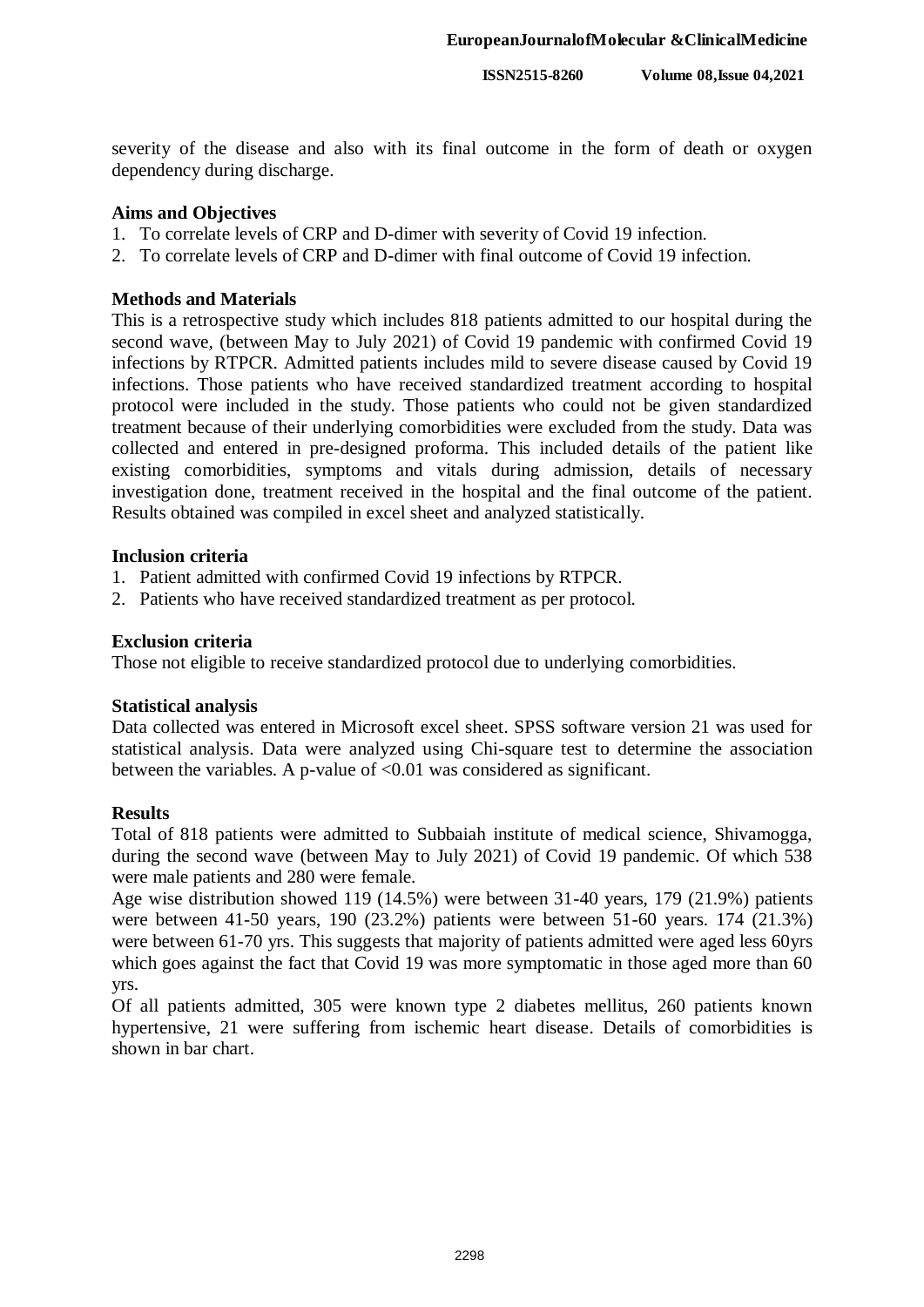#### **EuropeanJournalofMolecular &ClinicalMedicine**



Of the 818 patients admitted 341 had mild disease, 241 had moderate disease, 237 patients had severe disease on presentation.The most common symptom at presentation was cough (80.8%) followed by fever (74.8%). Breathlessness was seen in 35.3% patients and myalgia was seen in 21.3% of them. Majority of patients 63% (523) presented to the hospital within 3 to 7 days of symptom onset.

Of final outcome of the disease, 175 patients died due Covid 19 pneumonia or its complication, 52 patients were discharged with oxygen support.

| Final outcome of the disease  | <b>Severity of Covid 19 infection</b> |                            |                           |              |
|-------------------------------|---------------------------------------|----------------------------|---------------------------|--------------|
| <b>Frequency Col Pct.</b>     | Mild [SpO2>94%]                       | Moderate [SpO2]<br>94-90%] | Severe [SpO2<br>$<90\%$ ] | <b>Total</b> |
| Death due to Covid 19 or it's |                                       | 18                         | 153                       | 175          |
| complications                 | 1.18                                  | 7.47                       | 64.56                     |              |
| Discharged with home          | 10                                    | 17                         | 25                        | 52           |
| oxygenation                   | 2.94                                  | 7.05                       | 10.55                     |              |
| Discharged with no oxygen     | 326                                   | 206                        | 59                        | 591          |
| support                       | 95.88                                 | 85.48                      | 24.89                     |              |
| Total                         | 340                                   | 241                        | 237                       | 818          |

**Table 1:** Final outcome of the disease by Severity of covid 19 infection

While correlating CRP with disease severity, it was seen that higher levels of CRP was seen with increasing severity of the disease and this was proved to be statistically significant. Of 237 patients with severe disease 150 patients had CRP levels >75mg/dl. In mild disease out of 340 patients only 51 had CRP levels >75mg/dl.

| <b>CRP Levels</b>        |       | <b>Severity of Covid 19 infection</b>                             |       |     |  |  |
|--------------------------|-------|-------------------------------------------------------------------|-------|-----|--|--|
| <b>FrequencyCol Pct.</b> |       | Mild [SpO2 >94%]  Moderate [SpO2 94-90%] Severe [SpO2 <90%] Total |       |     |  |  |
| $0-10$ mg/dl             | 111   |                                                                   | 15    | 170 |  |  |
|                          | 32.65 | 18.26                                                             | 6.33  |     |  |  |
|                          | 142   | 68                                                                | 45    | 255 |  |  |
| $11-50$ mg/dl            | 41.76 | 28.22                                                             | 18.99 |     |  |  |
|                          | 36    | 48                                                                | 27    | 111 |  |  |
| $51-75$ mg/dl            | 10.59 | 19.92                                                             | 11.39 |     |  |  |
| $76 - 125$ mg/dl         | 34    | 51                                                                | 76    | 161 |  |  |
|                          | 10.00 | 21.16                                                             | 32.07 |     |  |  |

**Table 2:** CRP\_Levels by Severity\_of\_covid\_19\_infection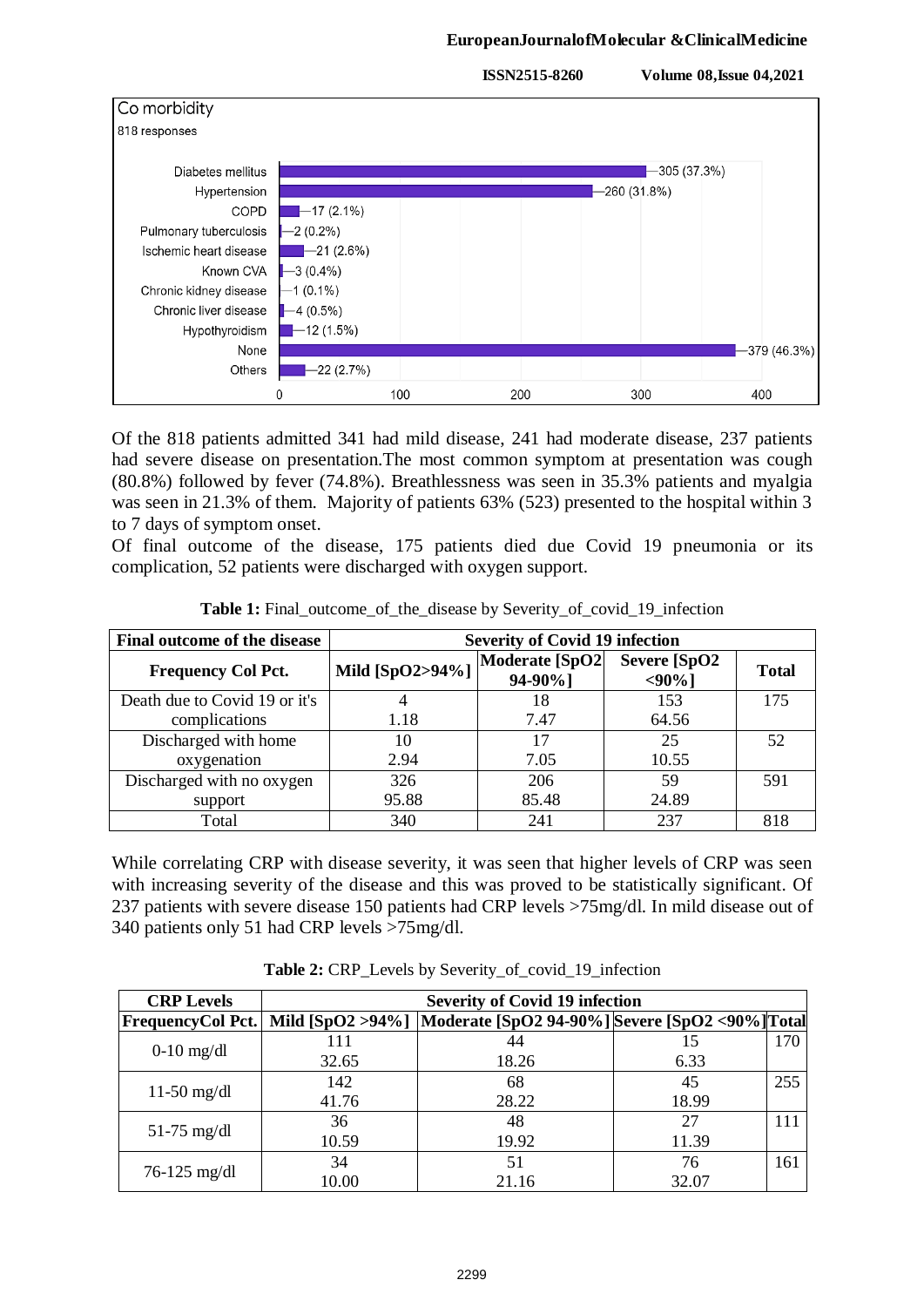**ISSN2515-8260 Volume 08,Issue 04,2021**

|                             |      | 30    | 74    |     |
|-----------------------------|------|-------|-------|-----|
| $>125$ mg/dl                | 5.00 | 12.45 | 31.22 |     |
| Total                       | 340  | 241   | 237   | 818 |
| Chi square test             |      |       |       |     |
| Chi square value=183.12     |      |       |       |     |
| <b>P</b> value = $< 0.0001$ |      |       |       |     |

While correlating CRP with final outcome of the disease again we found that higher levels of CRP was seen in patients who died due to Covid 19 disease. Of 175 patients who died, 121 had CRP levels >75 mg/dl. Of 591 patients who got discharged from hospital without oxygen support only 137 of them had CRP >75mg/dl. Also the levels of CRP was higher in patients who were dependent on oxygen during discharge from hospital when compared to those who got discharged without oxygen support. Both the values were found to be statistically significant with p value of <0.0001. This suggest that higher the CRP levels poorer the prognosis of the disease.

| <b>CRP Levels</b>       |                              | Final outcome of the disease |                                    |              |  |
|-------------------------|------------------------------|------------------------------|------------------------------------|--------------|--|
| <b>Frequency</b>        | <b>Death due to Covid 19</b> |                              | Discharged with Discharged with no | <b>Total</b> |  |
| Col Pct.                | or it's complications        | home oxygenation             | oxygen support                     |              |  |
| $0-10$ mg/dl            | 4                            | 8                            | 158                                | 170          |  |
|                         | 2.29                         | 15.38                        | 26.73                              |              |  |
|                         | 29                           | 10                           | 216                                | 255          |  |
| $11-50$ mg/dl           | 16.57                        | 19.23                        | 36.55                              |              |  |
|                         | 21                           | 10                           | 80                                 | 111          |  |
| $51-75$ mg/dl           | 12.00                        | 19.23                        | 13.54                              |              |  |
|                         | 55                           | 13                           | 93                                 | 161          |  |
| 76-125 mg/dl            | 31.43                        | 25.00                        | 15.74                              |              |  |
|                         | 66                           | 11                           | 44                                 | 121          |  |
| $>125mg$ /dl            | 37.71                        | 21.15                        | 7.45                               |              |  |
| Total                   | 175                          | 52                           | 591                                | 818          |  |
| Chi square test         |                              |                              |                                    |              |  |
| Chi square value=163.82 |                              |                              |                                    |              |  |
| P value $=<0.0001$      |                              |                              |                                    |              |  |

**Table 3:** CRP\_Levels by Final\_outcome\_of\_the\_disease

While comparing CRP with duration of hospital stay we found that higher levels of CRP was seen in patients with longer hospital stay due to increased severity and this was found to be statistically significant.

| <b>CRP Levels</b>            | <b>Duration of hospital stay</b> |              |             |             |              |
|------------------------------|----------------------------------|--------------|-------------|-------------|--------------|
| <b>Frequency</b><br>Col Pct. | 5 to 7 days                      | 7 to 14 days | $<$ 5days   | $> 2$ weeks | <b>Total</b> |
| $0-10$ mg/dl                 | 77<br>26.01                      | 72<br>22.09  | 17<br>11.04 | 4<br>9.52   | 170          |
| $11-50$ mg/dl                | 109<br>36.82                     | 103<br>31.60 | 35<br>22.73 | 8<br>19.05  | 255          |
| $51-75$ mg/dl                | 38<br>12.84                      | 43<br>13.19  | 25<br>16.23 | 5<br>11.90  | 111          |
| 76-125 mg/dl                 | 44<br>14.86                      | 67<br>20.55  | 38<br>24.68 | 12<br>28.57 | 161          |
| $>125mg$ /dl                 | 28<br>9.46                       | 41<br>12.58  | 39<br>25.32 | 13<br>30.95 | 121          |

**Table 4:** CRP\_Levels by Duration\_of\_hospital\_stay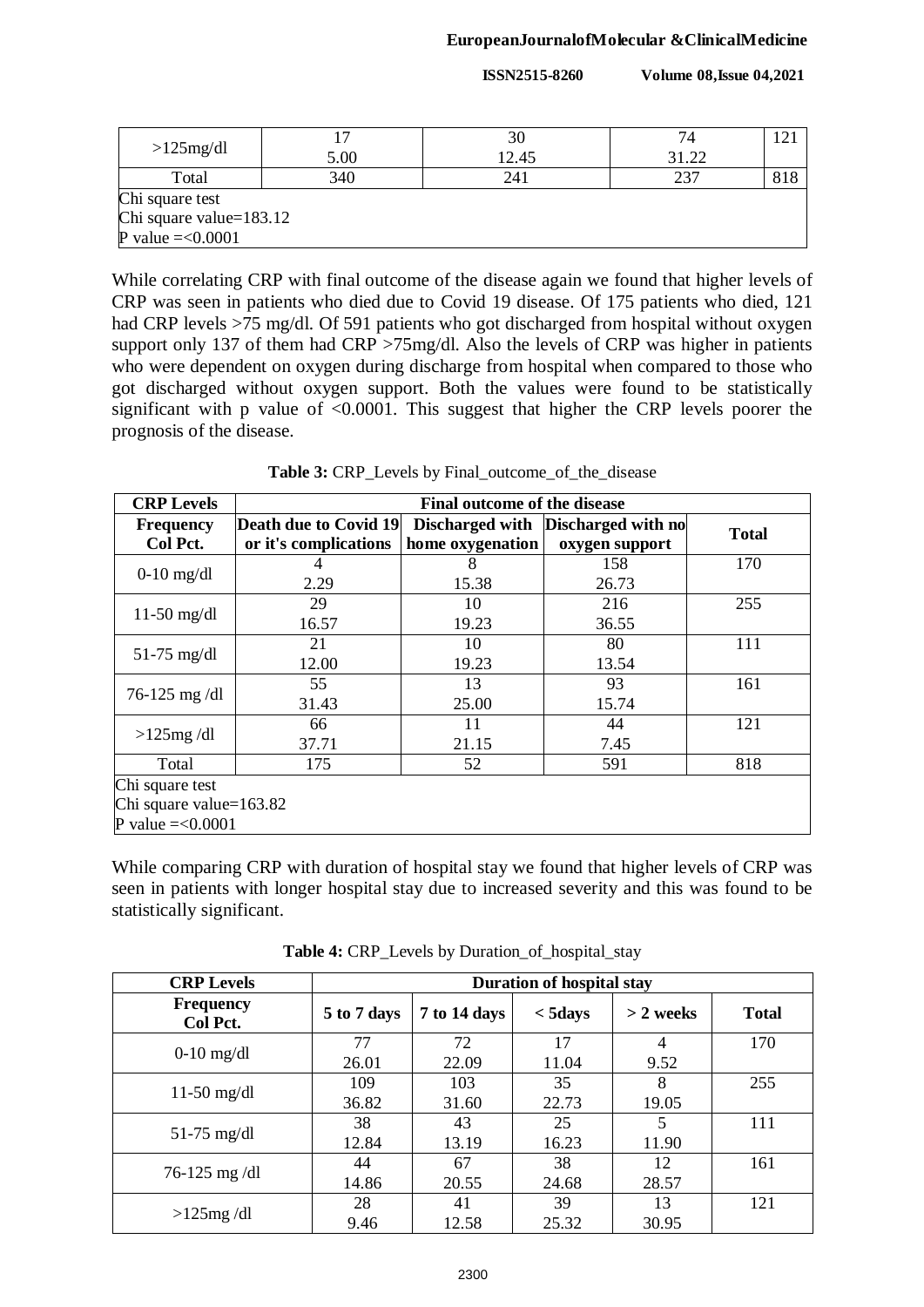**ISSN2515-8260 Volume 08,Issue 04,2021**

| Total                  | 296 | 326 | 154 | 42 | 818 |
|------------------------|-----|-----|-----|----|-----|
| Chi square test        |     |     |     |    |     |
| Chi square value=56.34 |     |     |     |    |     |
| P value $=<0.0001$     |     |     |     |    |     |

We also compared D-dimer levels with disease severity and final outcome. We found that higher levels of D-dimer were seen in patients with moderate to severe pneumonia. Also, Ddimer levels were higher in those who died due to Covid 19 disease. It was also found that Ddimer levels were higher in patients with severe disease who got discharged on oxygen support than in those who were weaned off from oxygen before discharge. This suggest that higher D-dimer levels correlatedwith higher mortality and morbidity from Covid 19 infection.

| <b>D</b> Dimer levels                                             | <b>Severity of Covid 19 infection</b> |                                        |                                |              |  |
|-------------------------------------------------------------------|---------------------------------------|----------------------------------------|--------------------------------|--------------|--|
| <b>Frequency</b><br>Col Pct.                                      | Mild [SpO2<br>$>94\%$ ]               | <b>Moderate [SpO2</b><br>$94 - 90\%$ ] | <b>Severe [SpO2</b><br>$90%$ ] | <b>Total</b> |  |
| $<$ 500 ng/ml                                                     | 182<br>53.53                          | 104<br>43.15                           | 52<br>21.94                    | 338          |  |
| 500-1000 ng/ml                                                    | 88<br>25.88                           | 69<br>28.63                            | 63<br>26.58                    | 220          |  |
| $1001 - 2000$ ng/ml                                               | 51<br>15.00                           | 32<br>13.28                            | 27<br>11.39                    | 110          |  |
| 2001-3000 ng/ml                                                   | 10<br>2.94                            | $\overline{7}$<br>2.90                 | 15<br>6.33                     | 32           |  |
| $3001 - 4000$ ng/ml                                               | 6<br>1.76                             | 14<br>5.81                             | 11<br>4.64                     | 31           |  |
| $4001 - 5000$ ng/ml                                               | 0<br>0.00                             | 3<br>1.24                              | 10<br>4.22                     | 13           |  |
| $>5000$ ng/ml                                                     | 3<br>0.88                             | 12<br>4.98                             | 59<br>24.89                    | 74           |  |
| Total                                                             | 340                                   | 241                                    | 237                            | 818          |  |
| Chi square test<br>Chi square value= 158.63<br>P value $=<0.0001$ |                                       |                                        |                                |              |  |

**Table 5:** D\_Dimer\_levels by Severity\_of\_covid\_19\_infection

**Table 6:** D\_Dimer\_levels by Final\_outcome\_of\_the\_disease

| <b>D</b> Dimer levels        |                                                       | <b>Final outcome of the disease</b> |                                                      |              |  |  |  |
|------------------------------|-------------------------------------------------------|-------------------------------------|------------------------------------------------------|--------------|--|--|--|
| <b>Frequency</b><br>Col Pct. | <b>Death due to Covid 19</b><br>or it's complications | home oxygenation                    | Discharged with Discharged with no<br>oxygen support | <b>Total</b> |  |  |  |
| $1001 - 2000$ ng/ml          | 22<br>12.57                                           | 9<br>17.31                          | 79<br>13.37                                          | 110          |  |  |  |
| $2001 - 3000$ ng/ml          | 13<br>7.43                                            | 1.92                                | 18<br>3.05                                           | 32           |  |  |  |
| $3001 - 4000$ ng/ml          | 6<br>3.43                                             | 6<br>11.54                          | 19<br>3.21                                           | 31           |  |  |  |
| $4001 - 5000$ ng/ml          | 3<br>1.71                                             | 3<br>5.77                           | 7<br>1.18                                            | 13           |  |  |  |
| 500-1000 ng/ ml              | 44<br>25.14                                           | 14<br>26.92                         | 162<br>27.41                                         | 220          |  |  |  |
| $<$ 500 ng/ml                | 28<br>16.00                                           | 17<br>32.69                         | 293<br>49.58                                         | 338          |  |  |  |
| $>5000$ ng/ml                | 59<br>33.71                                           | 2<br>3.85                           | 13<br>2.20                                           | 74           |  |  |  |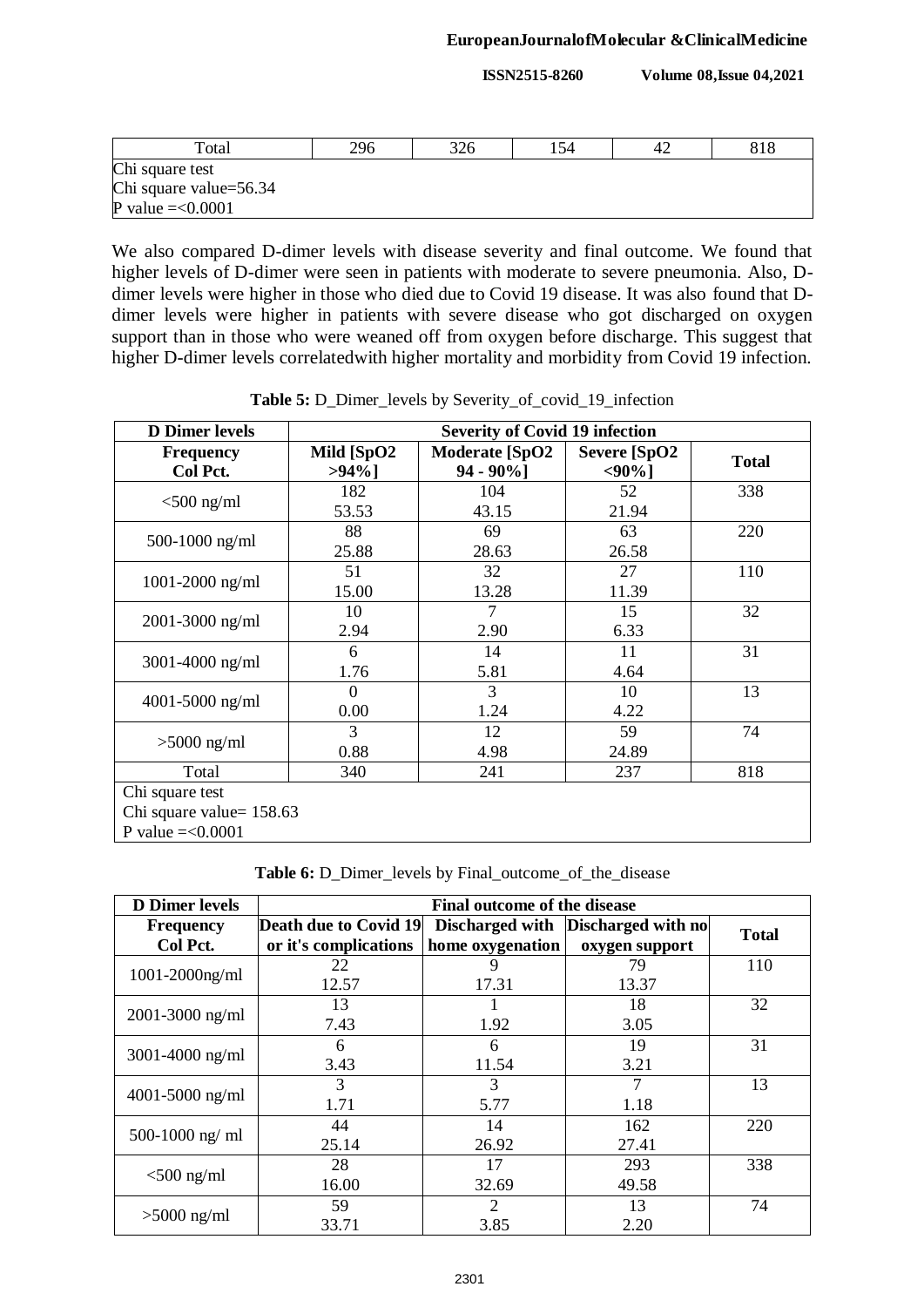**ISSN2515-8260 Volume 08,Issue 04,2021**

| Total                      |  |  | 59 | 818 |  |  |
|----------------------------|--|--|----|-----|--|--|
| Chi square test            |  |  |    |     |  |  |
| Chi square value= $211.01$ |  |  |    |     |  |  |
| P value $=<0.0001$         |  |  |    |     |  |  |

## **Discussion**

A retrospective study was conducted involving 818 Covid 19 patients admitted to our hospital during the second wave of pandemic. Patients were categorized into mild moderate and severe disease according to Spo2 and respiratory rate proposed by the ministry of health, Government of India. Details of the patients which included their age, previous comorbidities, symptoms and its duration of onset was noted. Details of treatment given was also documented. Patients who were given treatment according to standardized hospital protocol were included in the study. Patients who did not receive treatment according to the protocol were excluded from the study. Patients CRP and D-Dimer levels were entered. Final outcome of the disease in form death due to Covid 19 or its complication, discharge from hospital with oxygen support and discharge without oxygen support were noted.

The most common symptom at presentation was cough (80.8%) followed by fever (74.8%). Breathlessness was seen in 35.3% patients and myalgia was seen in 21.3% of them. Majority of patients 63% (523) presented to the hospital within 3 to 7 days of symptom onset.

While correlating CRP with disease severity we found that CRP levels proportionately increased in moderate and severe disease. Of 237 patients with severe disease 150 patients had CRP levels >75mg/dl. In mild disease out of 340 patients only 51 had CRP levels  $>75$ mg/dl. This found to be statistically significant with p value  $< 0.0001$ . This finding was similar to studies like Gong, J., Dong, H., Xia, QS. *etal*. were they found CRP increased in severe disease with cutoff value of  $30^{[8]}$ . Another meta-analysis was conducted by Ji Pan MD et al. where fifty-six studies involving 8719 COVID-19 patients was done to find the association of inflammatory markers with severe disease, they found that inflammatory markers increased with severe disease when compared to mild disease<sup>[9]</sup>. In another study by Jain P et al. where they studied 63 patients and compared their inflammatory markers with disease severity, they found that CRP levels were significantly increased in patients who had severe disease<sup>[10]</sup>.

We also correlated CRP levels with final outcome of the disease. We found that CRP was significantly increased in patients who died due to Covid 19. Of 175 patients who died, 121 had CRP levels >75 mg/dl. Of 591 patients who got discharged from hospital without oxygen support only 137 of them had CRP >75mg/dl. Even in those who survived from severe Covid 19 it was found that CRP levels (24 out of 52 patients) was significantly increased in patients who got discharged from hospital with oxygen support than in those who got discharged without oxygen support, thus suggesting that high levels of CRP correlating longer morbidity from the disease.

While comparing D-dimer levels, of 237 patients with severe disease 122 of them had Ddimer >1000 ng/ml. Of 175 patients who died with Covid 19, 103 of them had d-dimer levels >1000 ng/ml. This was similar to study by LitaoZanget al. <sup>[11]</sup>. Where out of 343 patients enrolled in the study, 67 patients had D-dimer  $\geq$ 2.0 µg/mLand 267 patients D-dimer <2.0 µg/mL on admission. 13 deaths occurred during hospitalization. Patients with D-dimer levels  $\geq$ 2.0 µg/mL had a higher incidence of mortality when comparing with those who with Ddimer levels <2.0  $\mu$ g/mL. In another study by Poudel A *et al*. <sup>[12]</sup> 182 patients were included in the study out of which 34(18.7%) died during the hospital stay. In them D-dimer levels among surviving patients was 1.067 μg/ml ( $\pm$ 1.705 μg/ml), whereas that among patients who died was 3.208 μg/ml ( $\pm$ 2.613 μg/ml). Thus, suggesting that higher levels of D-dimer on admission were suggestive of higher mortality.